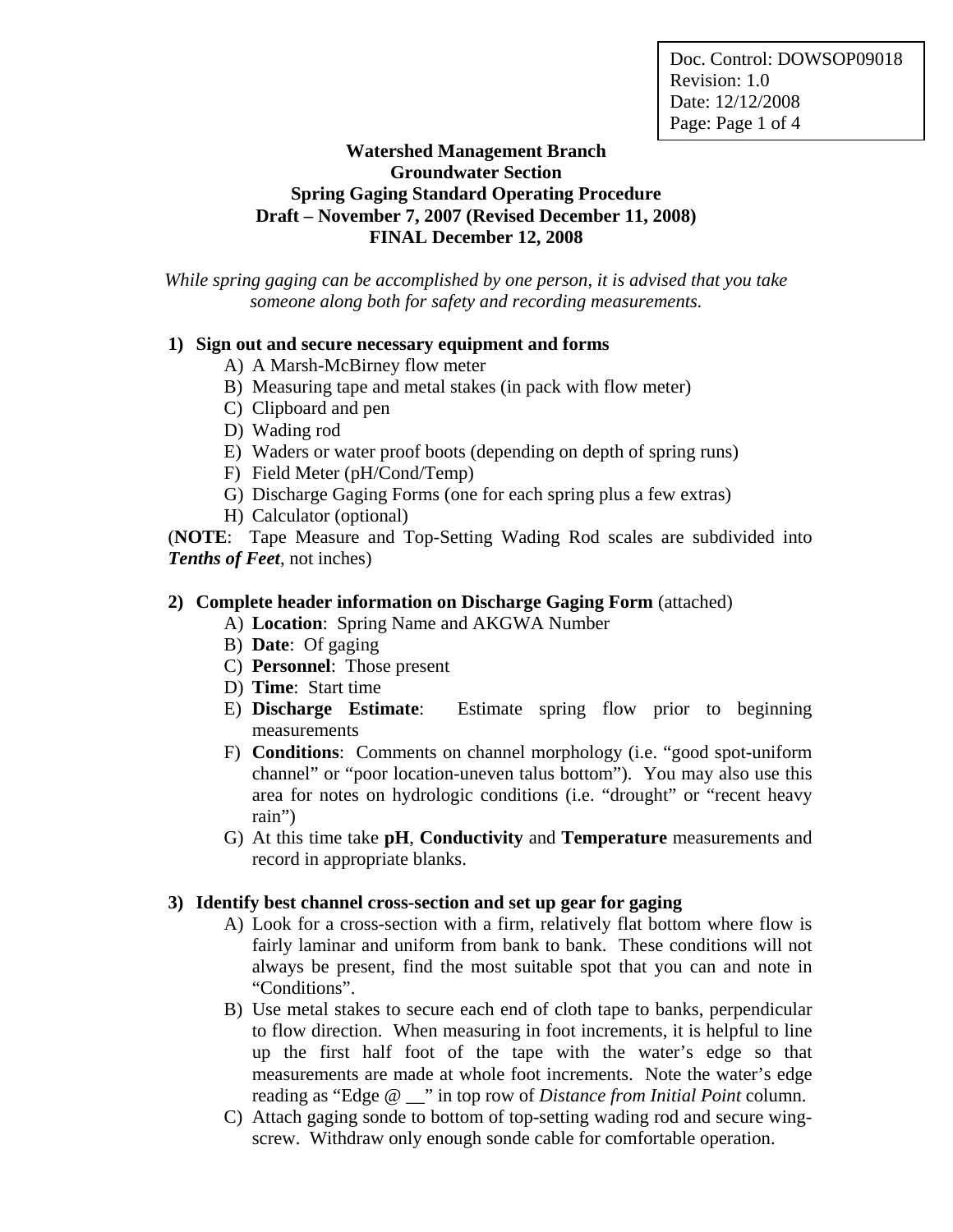Doc. Control: DOWSOP09018 Revision: 1.0 Date: 12/12/2008 Page: Page 2 of 4

- D) Turn **Range** knob to **Calibrate.** Allow needle to rise to the black stripe on the right end of the read-out marked "Calibrate".
- E) Advance **Range** knob to appropriate velocity setting, typically **2.5**, corresponding to upper "2.5 ft/sec" velocity scale in readout.
- F) For most applications, leave **Time Con.** knob at **2**, for a more sensitive velocity reading every 2 seconds.

## **4) Begin Measurements**

- A) Measurements should be taken at equal intervals across the entire width of the channel. Interval spacing is determined by channel width: Rule of thumb – Measure velocity at every foot if channel is greater than 10 ft, every  $\frac{1}{2}$  ft if less than 10 ft.
- B) Move wading rod to first measuring station and note on sheet the Tape reading for that station.
- C) Measure Depth with wading rod (Single graduation  $=$  Tenths of feet; Double graduation =  $\frac{1}{2}$  foot; Triple graduation = whole feet) and note as Decimal Feet (such as 0.5).
- D) Squeeze the release clamp on the handle scale at top of the wading rod to slide the adjustment rod to set the sonde to 0.6 of water depth. The adjustment rod has graduations for whole feet only. **NOTE**: If total depth is measured at 0.5 feet, set the 0 graduation on the adjustment rod to the 5 on the handle scale. Likewise, if total depth is measured at 1.8 feet, set the 1 graduation on the adjustment rod to the 8 on the handle scale. Remember that this sonde adjustment will have to be reset with each change in water depth. Water deeper than 2.5 feet should have two readings at each section, one at 0.2 and 0.8 of the depth.
- E) Insure that sonde is facing upstream, directly into the spring flow and read the velocity from the flow meter. Note the velocity as Decimal Feet per Second.
- F) Repeat these procedures across the entire width of the channel, noting width, depth and velocity.
- G) Finish by turning the **Range** knob to **Off** and cleaning and securing equipment.

#### **5) Discharge Calculation**

- A) Multiply through for each row to obtain the discharge for each station cubic feet per second  $(tf<sup>3</sup>/s$  or cfs).
- B) Sum all the measurements in the Discharge column to calculate the total spring discharge. Compare this number to your discharge estimates.

#### **References**

- Buchanan, T. J. and W.P. Somers, 1969, **Discharge measurements at gaging stations,**  U.S. Geological Survey, Techniques of Water-Resources Investigations, Book 3, Chapter A8.
- Carter, R. W. and Jacob Davidian, 1968, **General procedure for gaging streams**, U.S. Geological Survey, Techniques of Water-Resources Investigations, Book 3, Chapter A6.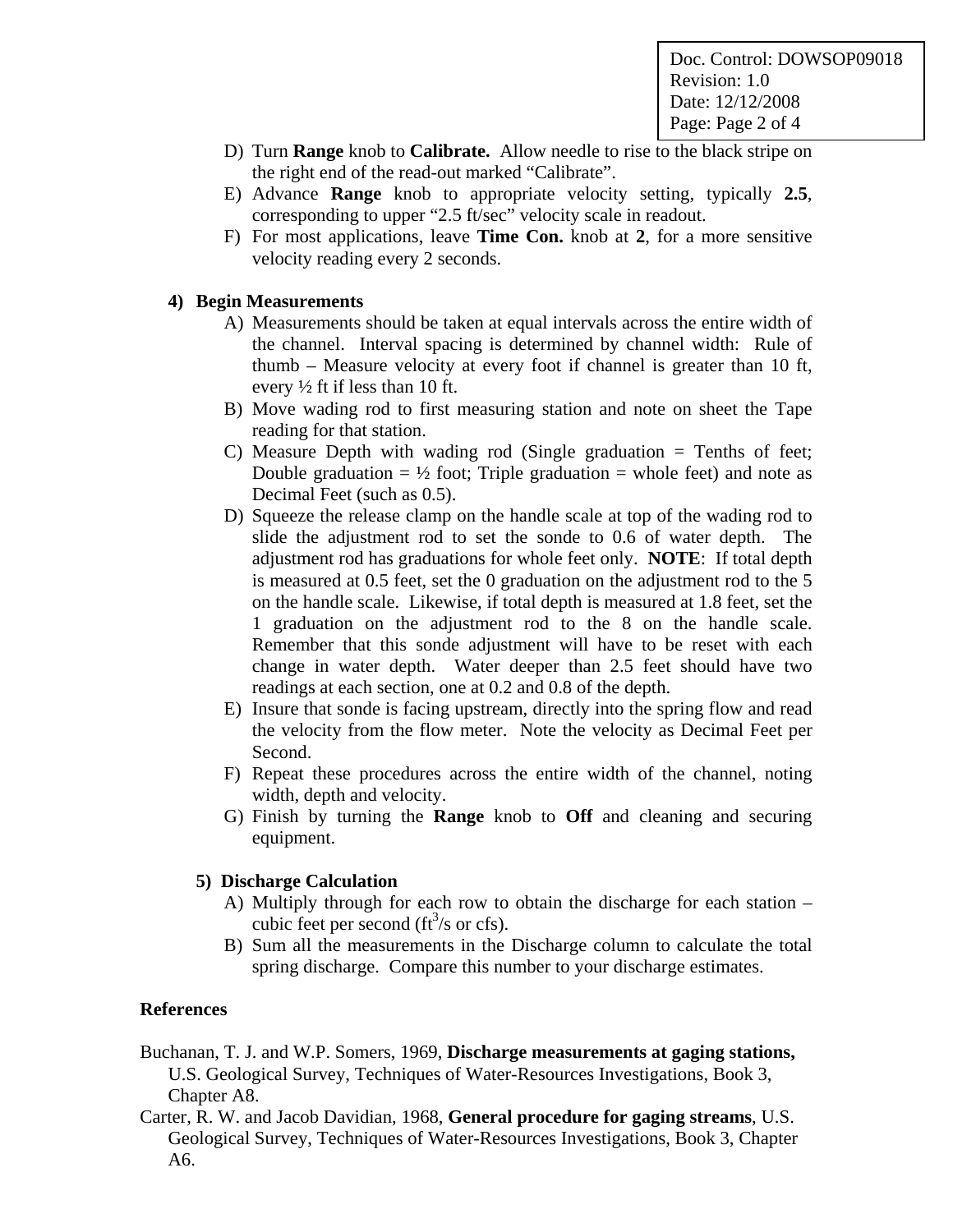Doc. Control: DOWSOP09018 Revision: 1.0 Date: 12/12/2008 Page: Page 3 of 4

Marsh-McBirney, Inc., 1990, **Model 2000 Portable Flowmeter Instruction , Installation and Operations Manual.** 

Marsh-McBirney, Inc., No date, **Instruction Manual for Model 201/201D Portable Water Flowmeter.**